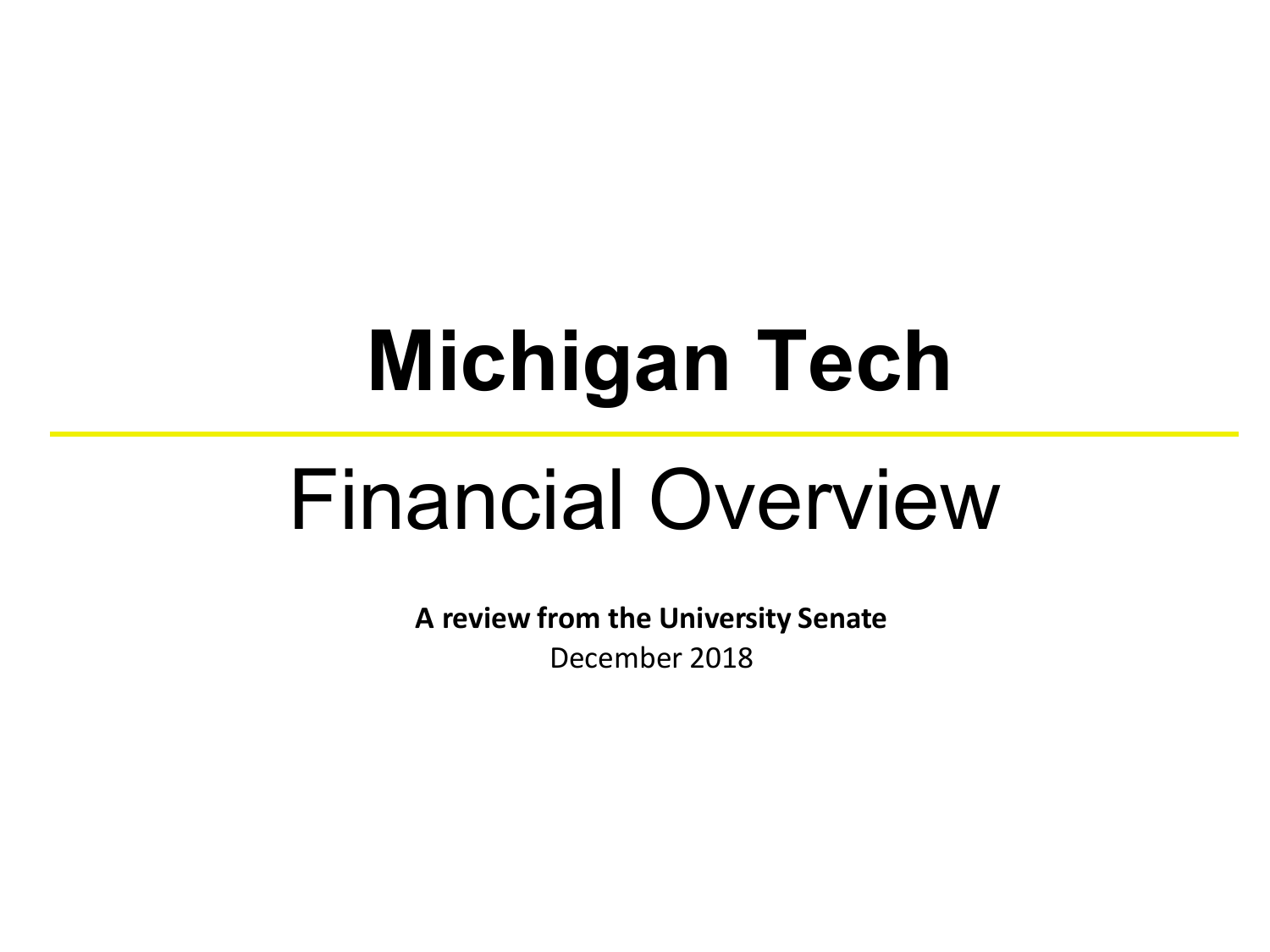# **Michigan Tech Financial Overview**

Facing the decline of state appropriations, tuition and fees have increased dramatically since 2003.

Driving factors for this increase:

- historical trends in compensation and benefits
- overall instructional costs
- overhead support functions
- building and long-term debt
- research expenditures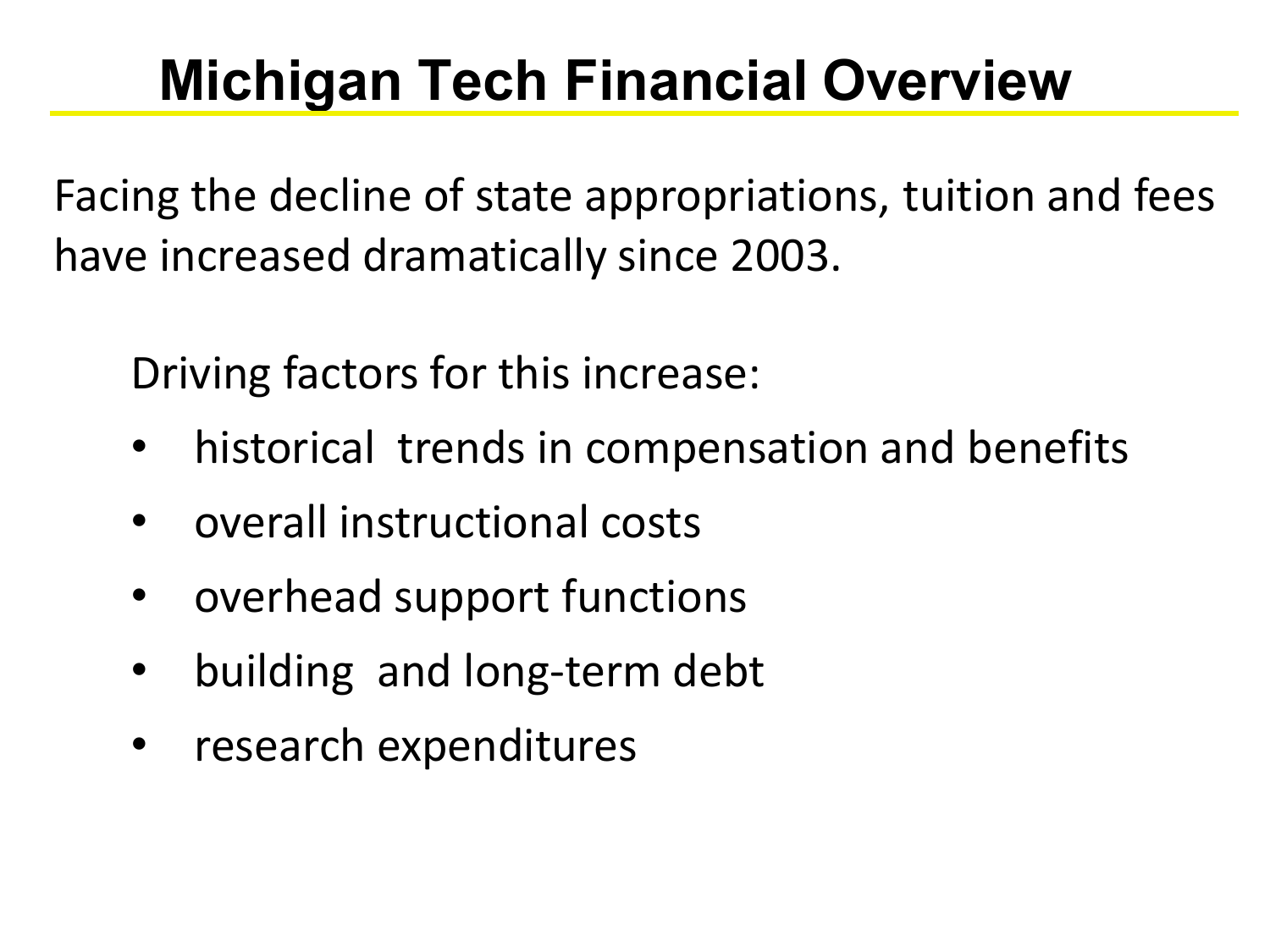# **Michigan Tech Financial Overview**



\*Net tuition and fee revenues were readjusted starting in FY2013 in the audited financial statements. (e.g. FY2012 adjusted from \$71M to \$77M with the difference in auxiliaries.)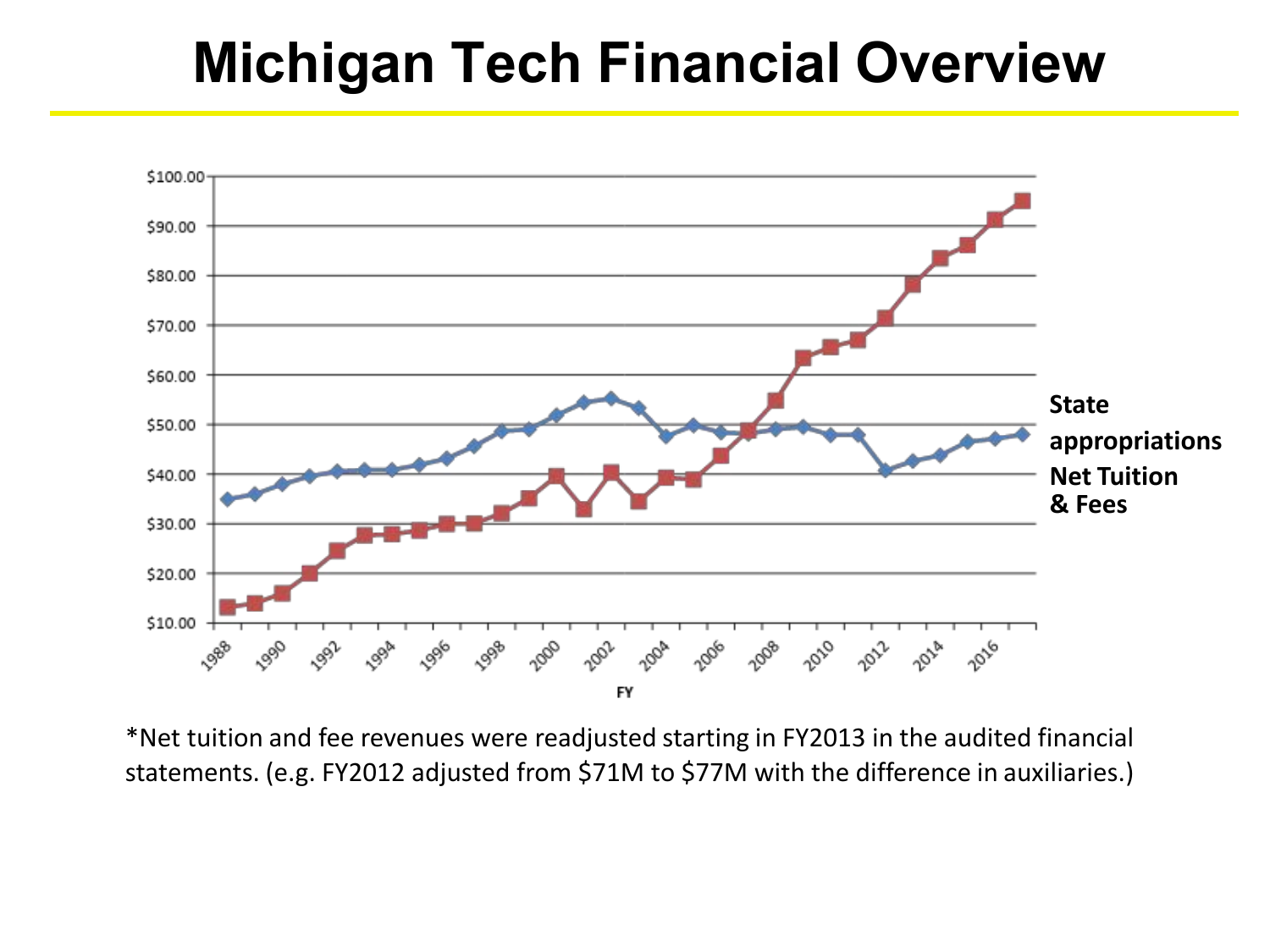### **Undergraduate Tuition History**

#### **Full time in-state undergraduate tuition at Michigan Tech**

| \$12,615 | (Fact book) |
|----------|-------------|
| \$13,095 | (Fact book) |
| \$13,470 | (Fact book) |
| \$14,040 | (Fact book) |
| \$14,286 | (Fact book) |
| \$14,664 | (Fact book) |
| \$15,074 | (Fact book) |
|          |             |

#### **Average annual net price to undergraduate students, 2016-2017\***

*Includes financial aid, discounting, etc.*

#### *Midwestern Public Universities*

| <b>Michigan Tech</b>                        | \$17,139 |
|---------------------------------------------|----------|
| University of Michigan - Ann<br>Arbor       | \$16,408 |
| <b>Michigan State</b>                       | \$16,684 |
| Western Michigan                            | \$15,219 |
| Northern Michigan                           | \$14,005 |
| University of Wisconsin                     | \$15,910 |
| University of Illinois - Urbana - Champaign | \$16,638 |
| University of Minnesota - Twin Cities       | \$16,808 |
| University of Minnesota - Duluth            | \$16,381 |
|                                             |          |

\* Full-time beginning undergraduate students who paid the in-state or in-district tuition rate and were awarded grant or scholarship aid from federal, state or local governments, or the institution.

*Source: National Center for Education Statistics*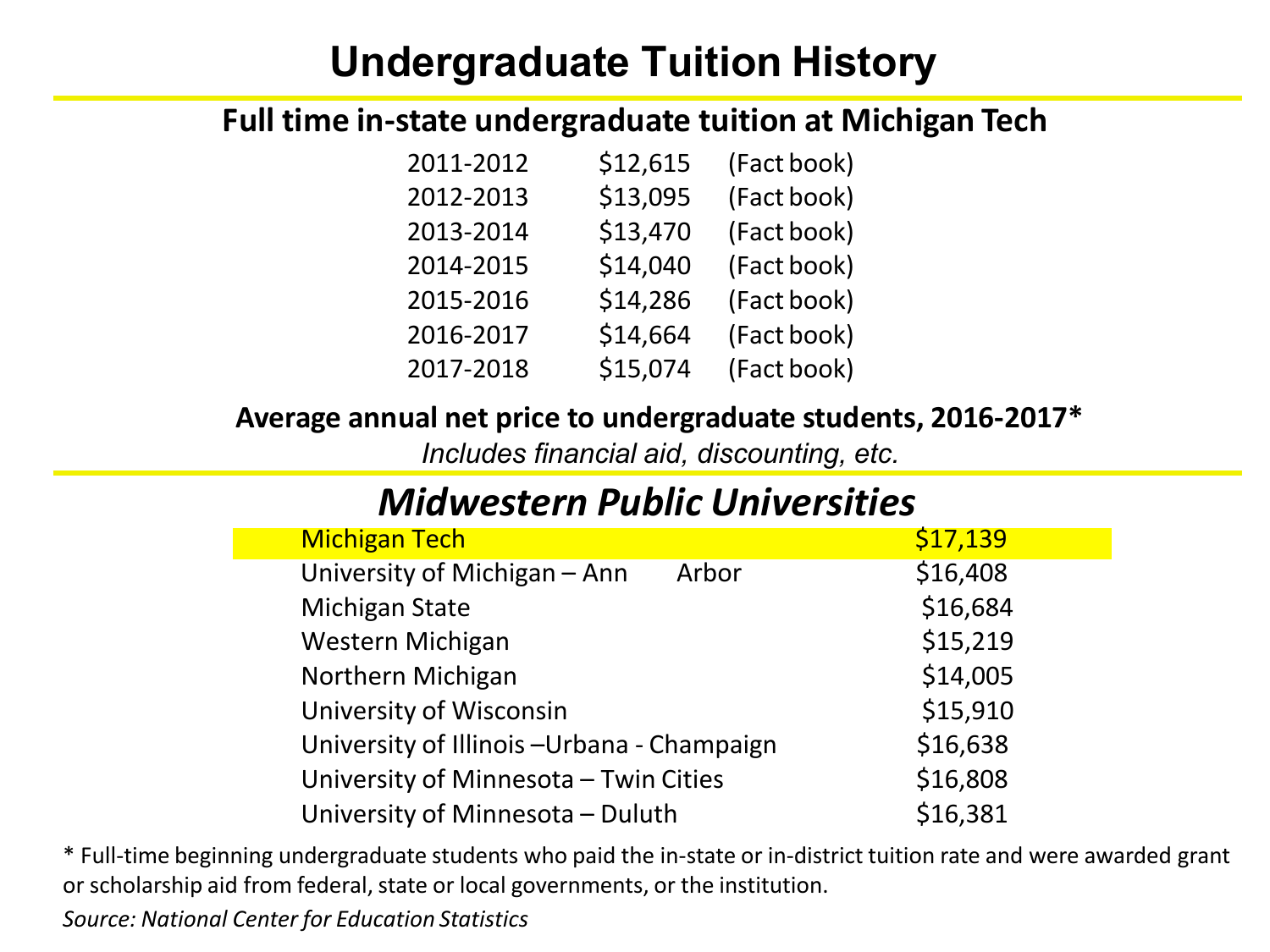# **Non-resident Graduate Tuition Rates**

*Source - Financial aid office*

| <b>Current Graduate tuition</b>      | $$20,574$   2 semesters  |
|--------------------------------------|--------------------------|
|                                      | resident or non-resident |
| Undergraduate in-state 2017-2018     | $$15,074$   2 semesters  |
| Undergraduate out-of-state 2017-2018 | \$33,426   2 semesters   |

*Raising non-resident graduate tuition to peer average \$1400/credit yields approximately +\$2M/year.*

| <b>Graduate</b>                | Non-resident cost per | <b>Graduate</b>                          | Non-resident cost per        |
|--------------------------------|-----------------------|------------------------------------------|------------------------------|
| <b>School</b>                  | credit* (AY18)        | <b>School</b>                            | credit (2018)                |
| <b>Michigan Tech</b>           | \$1078                | University of Wisconsin                  | \$1410                       |
| University of Michigan         | \$2800                | Georgia Tech                             | \$1440                       |
| <b>Wayne State</b>             | \$1725                | Virginia Tech                            | \$1490                       |
| <b>Michigan State</b>          | \$2140                | Minnesota - Duluth                       | \$1440                       |
| Western Michigan               | \$1232                | University of Minnesota<br>– Twin Cities | \$2200                       |
| Texas A&M - College<br>Station | \$1040                | Purdue                                   | \$1680                       |
| University of Illinois         | \$2039                | Louisiana Tech                           | \$650                        |
|                                |                       |                                          | $\ddagger$ per quarter basis |

\* *Masters in engineering whereapplicable.*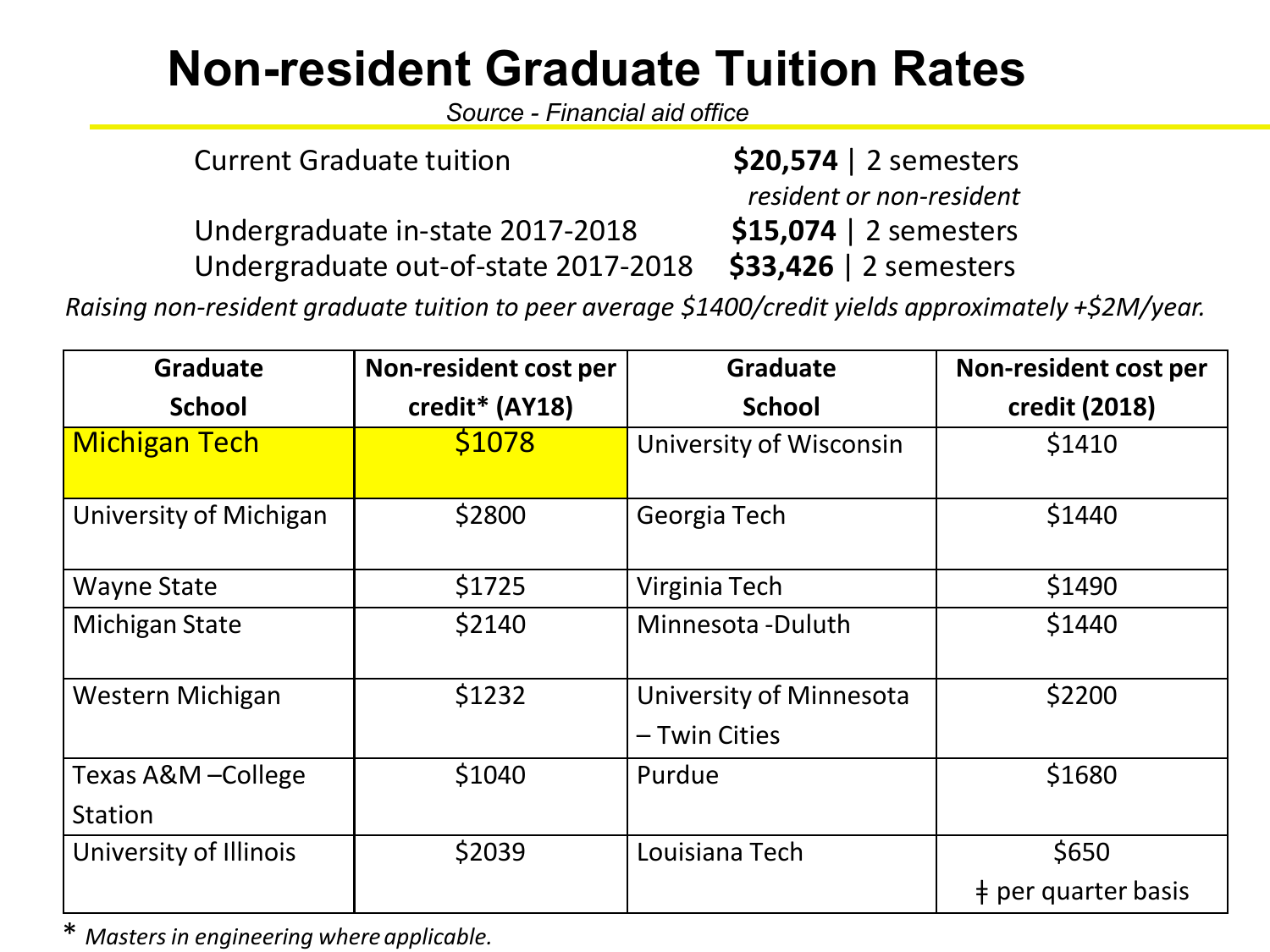# **Employee/Faculty costs drive tuition increases**

#### **Michigan Tech's retirement obligations**

- MPSERS (<10 percent of payroll) obligation Is about 70-75% of TIAA-CREF.
- Even with more plan participants, there is about a 10% combined decrease since 2009. *Source: audited financial statements*

|                                      | 2009 MPSER obligation \$4.87 million 2009 TIAA-CREF/Fidelity  | \$7.92 million |
|--------------------------------------|---------------------------------------------------------------|----------------|
| 2010 MPSER obligation \$4.67 million | 2010 TIAA-CREF/Fidelity                                       | \$7.17 million |
|                                      | 2011 MPSER obligation \$5.14 million 2011 TIAA-CREF/Fidelity  | \$5.96 million |
|                                      | 2012 MPSER obligation \$5.76 million 2012 TIAA-CREF/Fidelity  | \$6.15 million |
|                                      | 2013 MPSER obligation \$5.72 million 2013 TIAA-CREF/Fidelity  | \$5.56 million |
|                                      | 2014 MPSER obligation \$5.34 million 2014 TIAA-CREF/Fidelity  | \$5.74 million |
|                                      | 2015 MPSER obligation \$3.39 million* 2015 TIAA-CREF/Fidelity | \$6.00 million |
|                                      | 2016 MPSER obligation \$3.43 million 2016 TIAA-CREF/Fidelity  | \$6.35 million |
|                                      | 2017 MPSER obligation \$4.87 million 2017 TIAA-CREF/Fidelity  | \$6.63 million |

\*On September 30, 2015, the University received \$11,784,204 from the Michigan State plan for a plan error requiring excess contributions. The refund reduced the plan's net position and will impact the University's net pension liability as of June 30, 2016.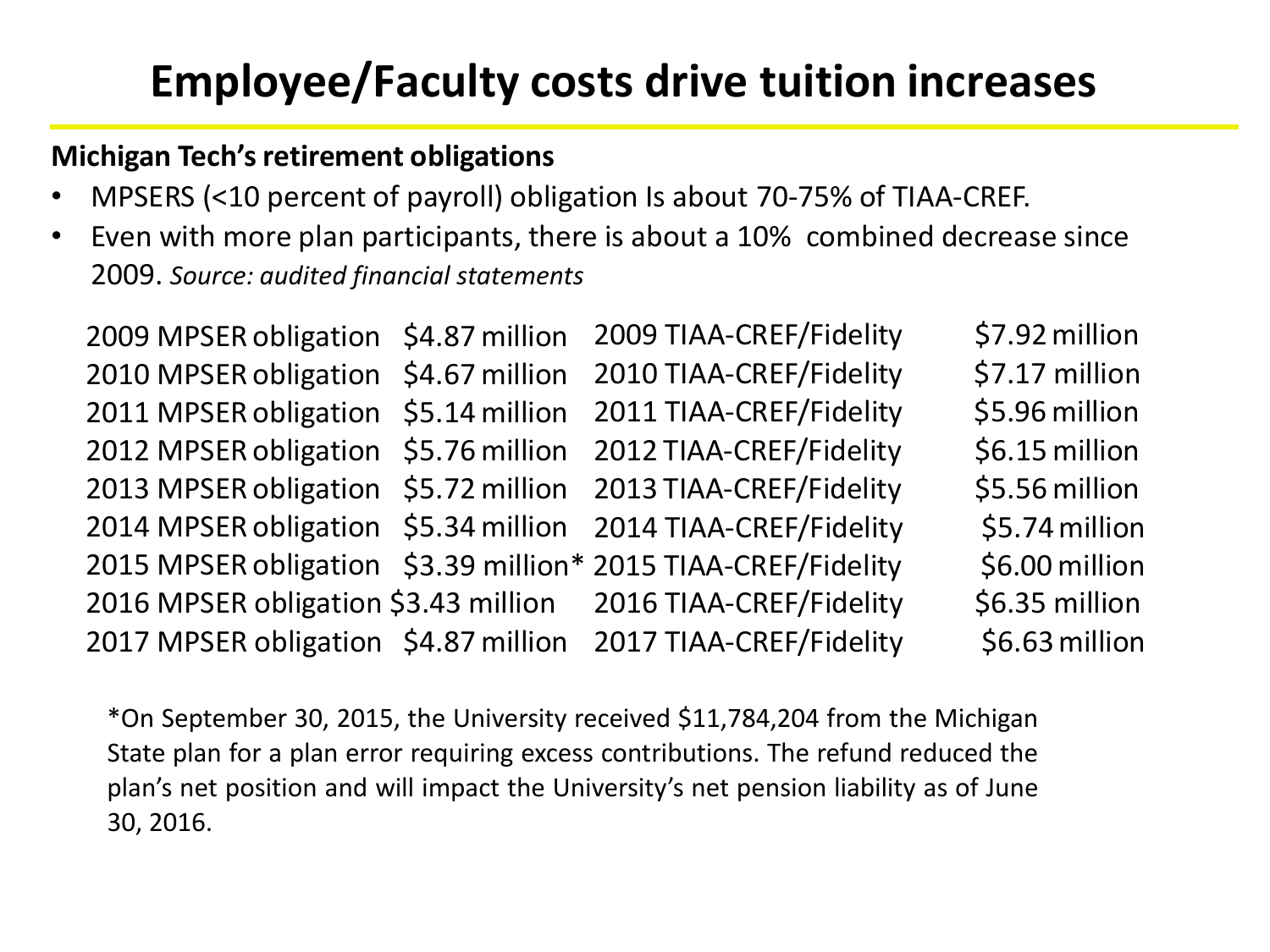# **Medical Benefit Claims paid by Michigan Tech since 2008**

Since 2012 there has been an actual  $5\%$  decrease (15% decrease CPI adjusted), even though the non-student employee headcount is up by 12% since 2008.

All of the actual increase in healthcare costs have been paid by those covered. *(FY basis- audited financial statements, net of employee premiums)*

| <b>FY</b> | <u>Actual</u> | <u>In 2008 \$</u> |
|-----------|---------------|-------------------|
| 2008      | \$13,875,743  | \$13,875,743      |
| 2009      | \$13,980,633  | \$14,339,530      |
| 2010      | \$14,310,670  | \$14,302,470      |
| 2011      | \$14,748,919  | \$14,503,570      |
| 2012      | \$15,735,827  | \$15,034,420      |
| 2013      | \$14,377,991  | \$13,521,240      |
| 2014      | \$12,498,807  | \$11,571,370      |
| 2015      | \$14,475,538  | \$13,413,780      |
| 2016      | \$13,333,124  | \$12,188,150      |
| 2017      | \$14,691,242  | \$13,101,000      |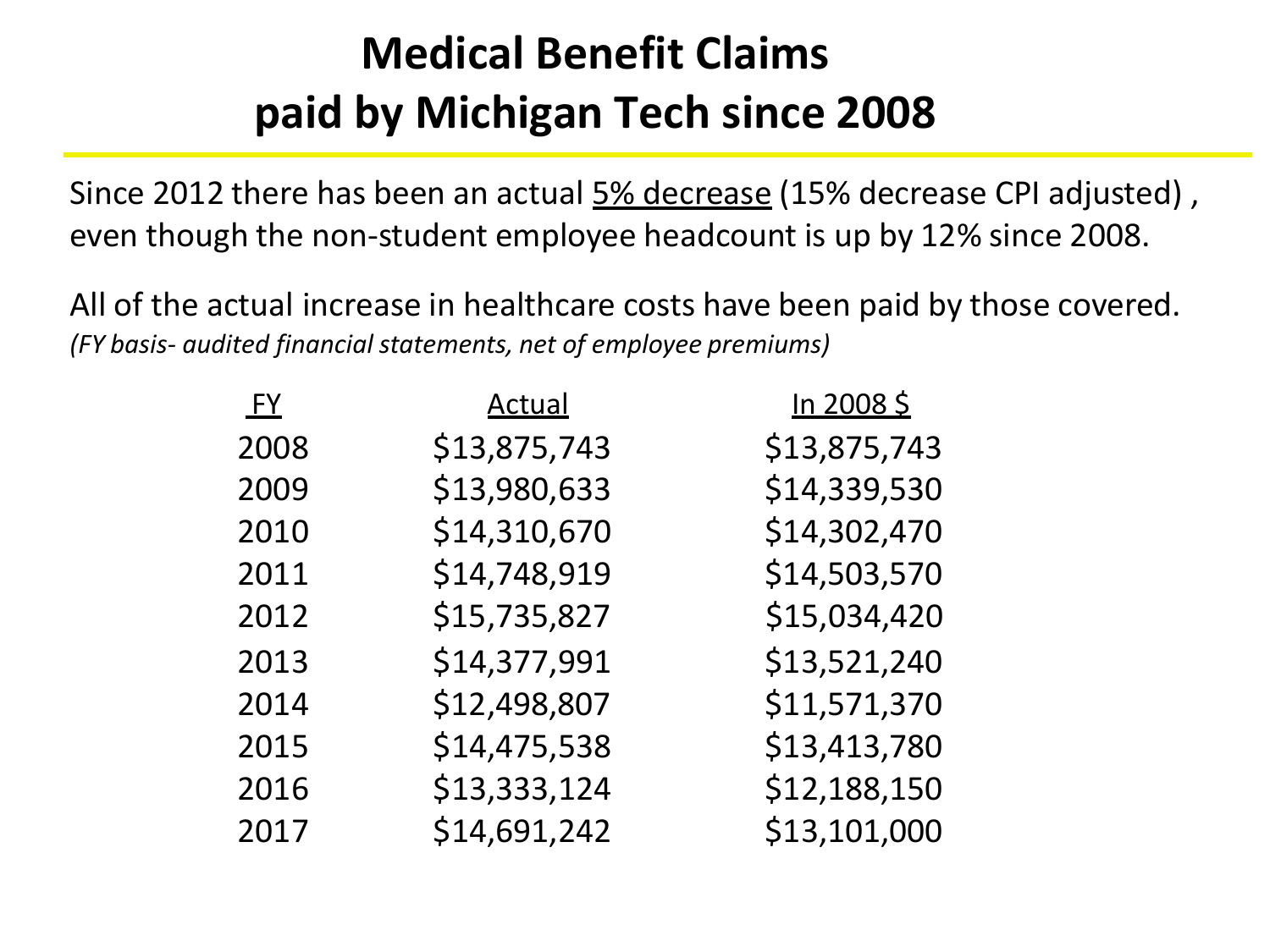# **Total Employee Benefit Costs to Michigan Tech**  *have been flat for 10 years*

The total is down 3% (CPI adjusted) since 2008, even though the non-student employee headcount is up by 12.5% over same period.

| FY   | <b>Payments for benefits</b> |
|------|------------------------------|
| 2008 | \$35,802,819                 |
| 2009 | \$35,859,251                 |
| 2010 | \$34,709,950                 |
| 2011 | \$35,124,359                 |
| 2012 | \$37,803,478                 |
| 2013 | \$36,133,364                 |
| 2014 | \$34,132,400                 |
| 2015 | \$36,256,688                 |
| 2016 | \$36,428,782                 |
| 2017 | \$38,852,584                 |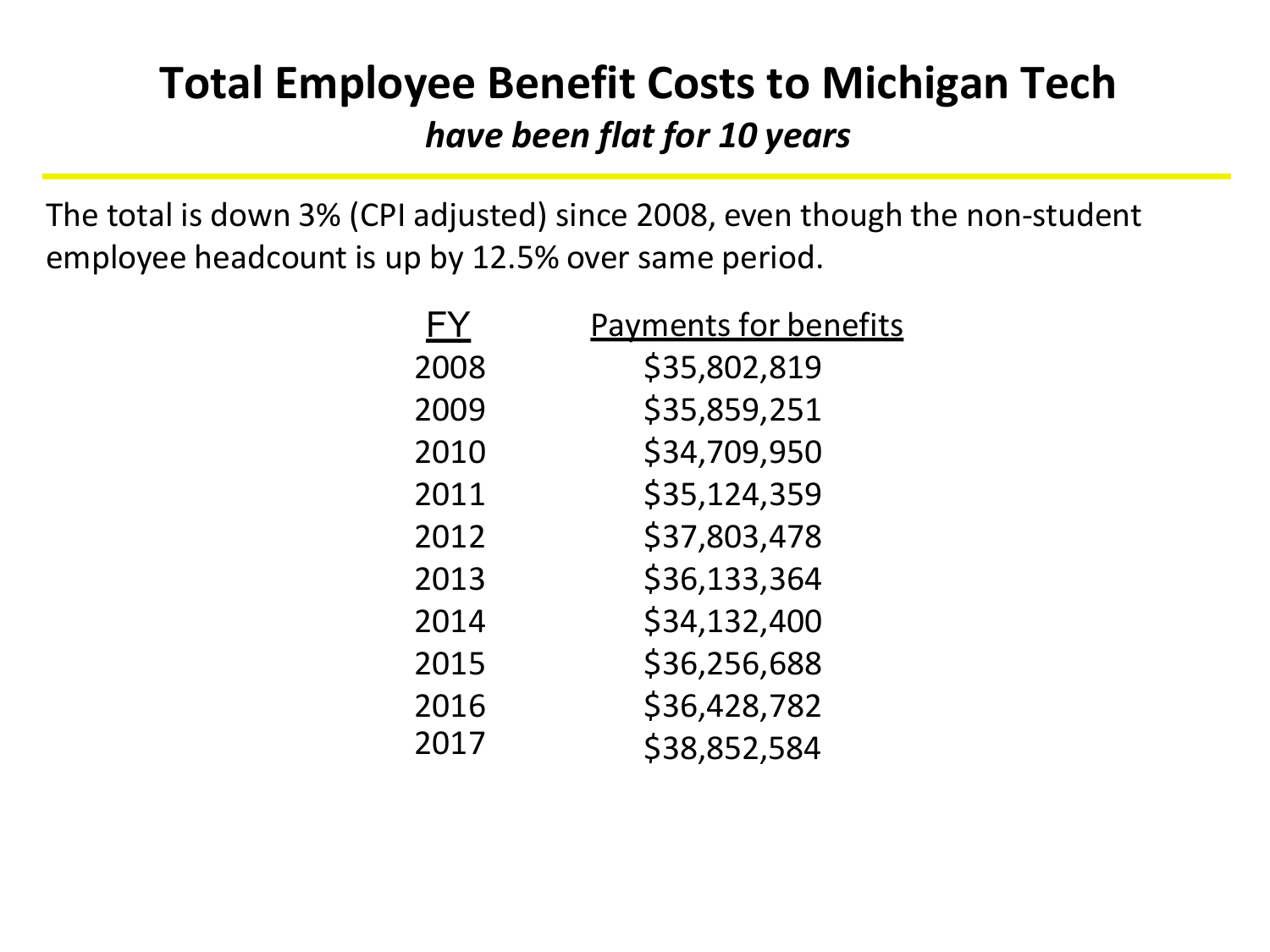### *Average* **Total Compensation and Benefits**  *per* **instructor**

Increased 13% (actual dollars) since FY2006 (-10% CPI adjusted), due to small raises, benefit cuts, and lower cost structure (more junior faculty, lecturers, etc.) Current fund expenditures are up 72% (50% CPI adjusted) over the same period. *Sources: audited financial statements, controller's office & compendium*

|           | <b>Instructional</b> | <b>General Fund</b> | Unrestricted  | Tenure/Tenure | Non-tenure |
|-----------|----------------------|---------------------|---------------|---------------|------------|
| <b>FY</b> | Compensation &       | Instructional       | current fund  | track faculty | track      |
|           | <b>Benefits</b>      | Expenditures        | expenditures  |               | faculty    |
| 2006      | \$38,559,398         | \$44,317,174        | \$140,827,244 | 312           | 11         |
| 2007      | \$39,975,030         | \$45,879,482        | \$151,679,361 | 317           | 10         |
| 2008      | \$43,292,487         | \$49,316,020        | \$166,313,946 | 310           | 48         |
| 2009      | \$46,729,720         | \$53,425,533        | \$179,326,092 | 312           | 55         |
| 2010      | \$47,987,133         | \$54,767,561        | \$187,242,616 | 329           | 57         |
| 2011      | \$47,812,865         | \$54,713,867        | \$191,434,074 | 342           | 58         |
| 2012      | \$47,866,389         | \$55,128,119        | \$198,550,847 | 354           | 56         |
| 2013      | \$50,538,540         | \$57,426,523        | \$199,634,657 | 348           | 56         |
| 2014      | \$52,005,389         | \$58,577,540        | \$208,232,321 | 336           | 57         |
| 2015      | \$53,234,128         | \$59,629,464        | \$216,148,343 | 339           | 65         |
| 2016      | \$52,619,134         | \$59,030,724        | \$223,413,537 | 341           | 68         |
| 2017      | \$54,888,744         | \$62,395,040        | \$242,473,404 | 337           | 70         |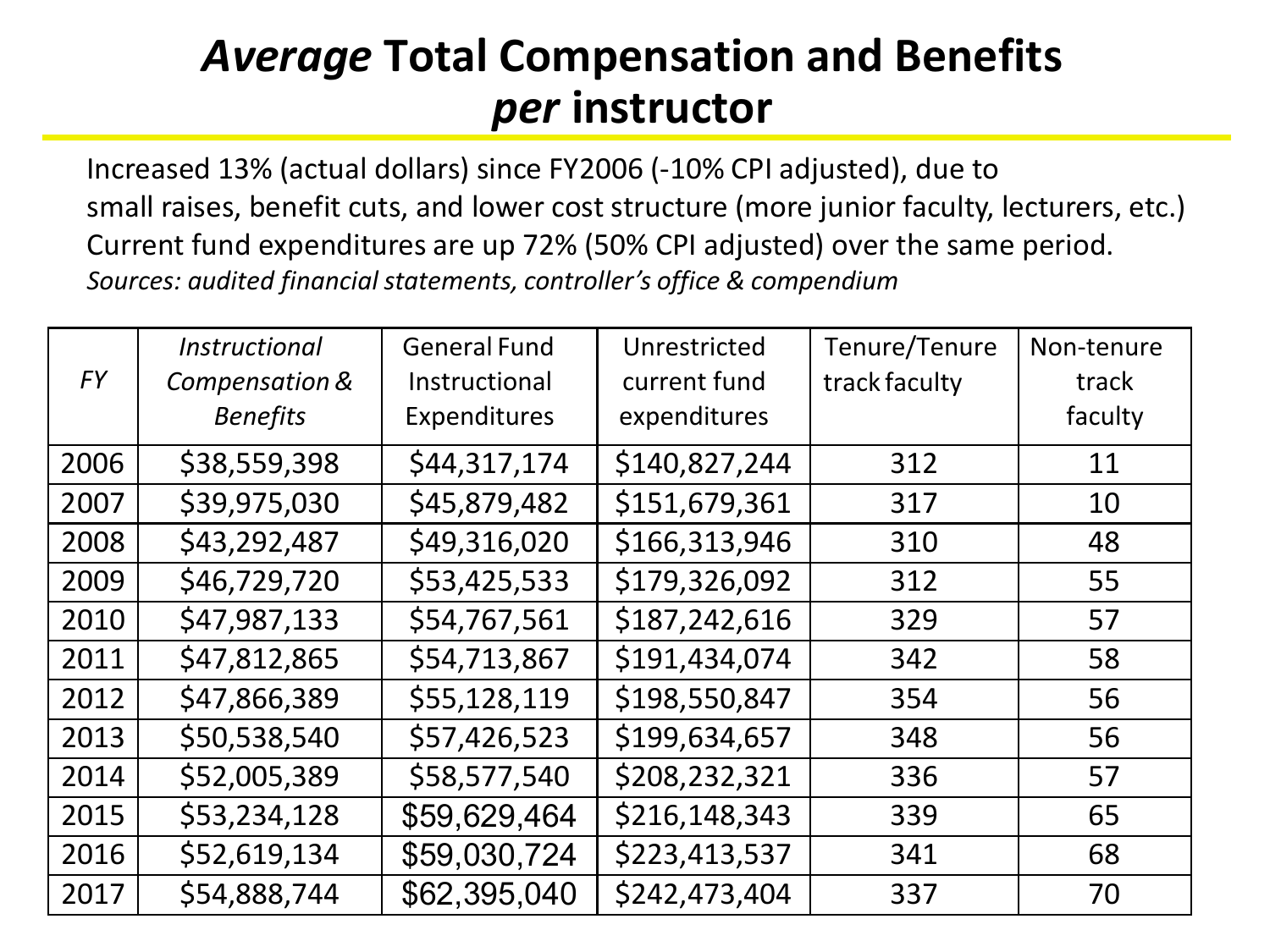# **Average Faculty Salaries Michigan and Regional Universities**

Oklahoma State Faculty Salary Survey and AAUP Faculty Salary Survey (2017-2018) in \$1000's

| <b>Institution</b>              | <b>Professor</b> | Assoc.<br><b>Professor</b> | <b>Asst. Professor</b> |
|---------------------------------|------------------|----------------------------|------------------------|
| Michigan Tech                   | 119 $(4^{th})$ * | 97.4 $(3^{rd})^*$          | 80.8 $(3^{rd})^*$      |
| U. of Michigan                  | 170.2            | 113                        | 95.6                   |
| <b>Michigan State</b>           | 154.6            | 101.9                      | 82.6                   |
| <b>Wayne State</b>              | 132.5            | 97.6                       | 85.8                   |
| U. of Wisconsin                 | 136.2            | 102.1                      | 89.5                   |
| <b>Ohio State</b>               | 150              | 101.3                      | 89.4                   |
| <b>Colorado School of Mines</b> | 132              | 94                         | 82                     |
| Missouri Univ. of S & T         | 125.8            | 83.1                       | 76.6                   |
| U. of Minnesota                 | 143.4            | 100.5                      | 89.0                   |
| U. of Illinois                  | 150.5            | 104.2                      | 95.5                   |
| Purdue                          | 142.4            | 101.2                      | 89.7                   |
| National Engineering avg.       | 153              | 105                        | 86                     |
| Midwest Engineering avg.        | 164              | 111                        | 93                     |

\* *National quintile*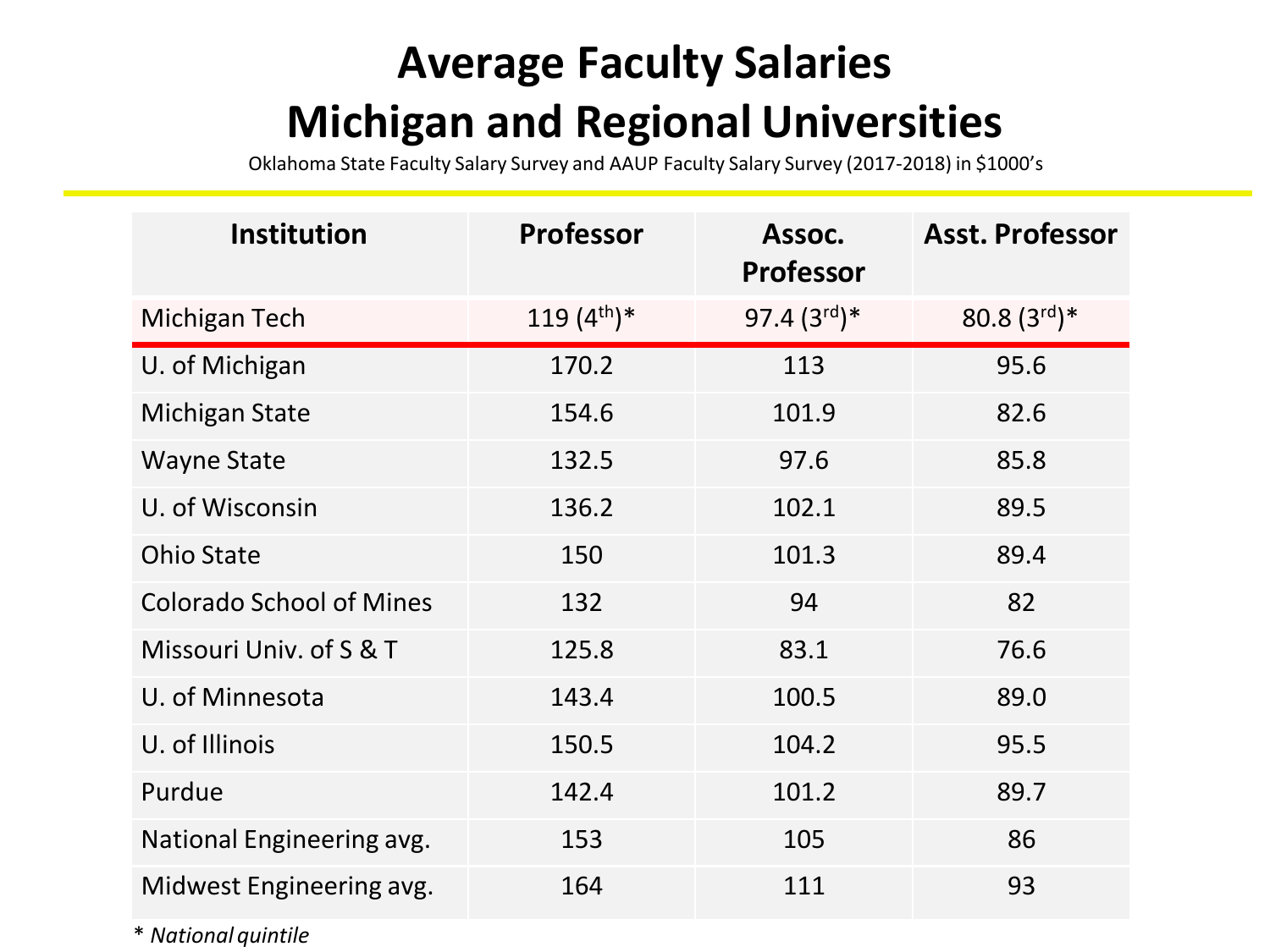#### **Bonded Debt**

Total debt increased an order of magnitude under the last administration

*(Audited financial statements)*

| 2002 | \$11,396,000   |
|------|----------------|
| 2003 | \$17,198,000   |
| 2004 | \$ 51,023,286  |
| 2005 | \$50,274,702   |
| 2006 | \$ 49,517,956  |
| 2007 | \$51,131,794   |
| 2008 | \$50,904,532   |
| 2009 | \$56,112,688   |
| 2010 | \$73,113,673   |
| 2011 | \$82,496,244   |
| 2012 | \$ 84,516,392  |
| 2013 | \$85,711,936   |
| 2014 | \$81,818,215   |
| 2015 | \$82,754,664   |
| 2016 | \$105,056,919  |
| 2017 | \$101,887,771* |

- This is a chiefly a result of bonded debt that has been issued since 2002. *Bond debt outstanding as of June 30, 2017 was \$*101.9 M.
- Last year MTU spent around \$7.5 M in bonded debt service; a portion of which may be associated with revenue lines (e.g. residence halls).

*\* Principal only - \$154M with interest included.* 

*Debt service over the above period is >\$60M for combined total debt outlays of >\$200M.*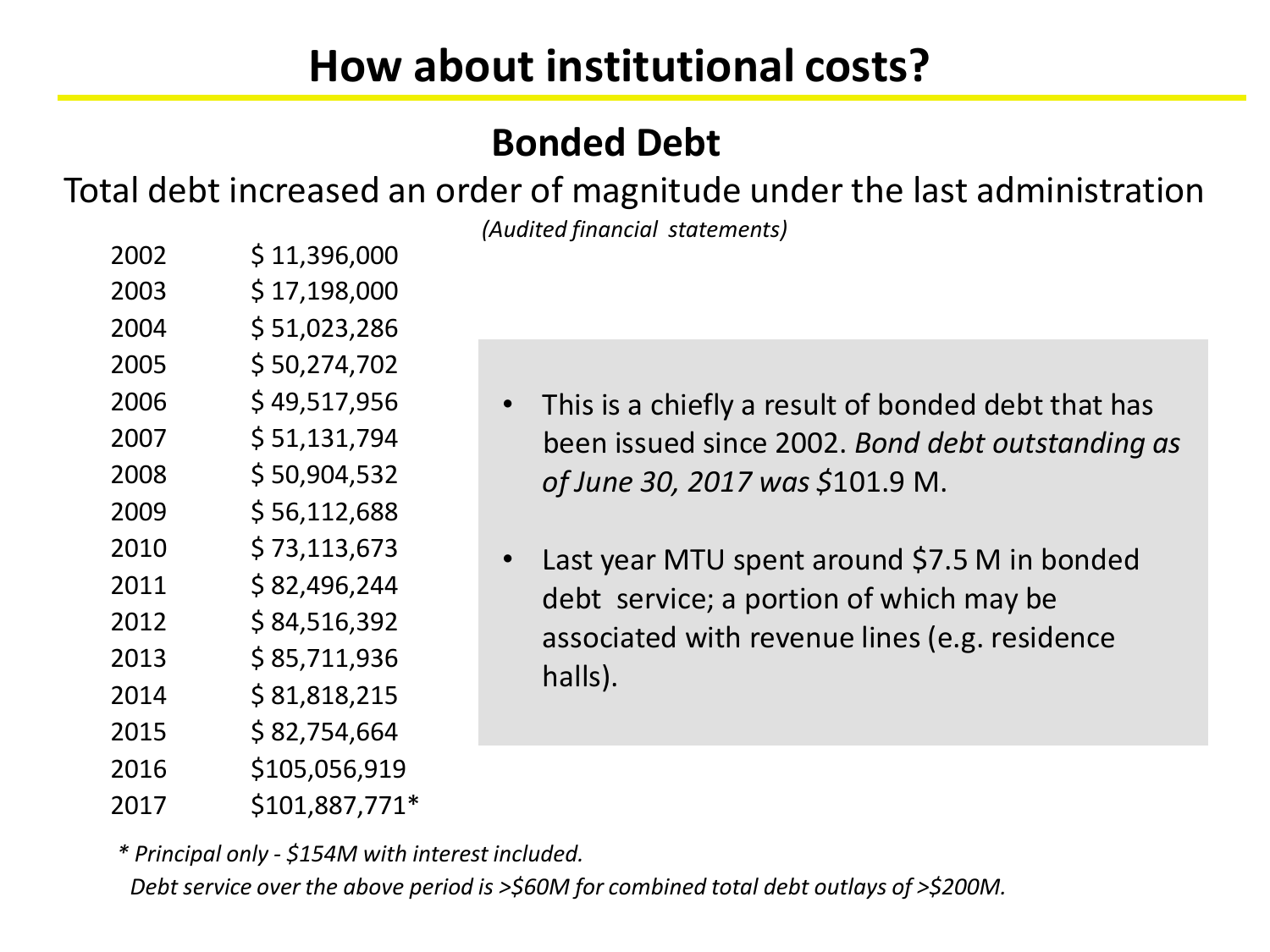# **Costs of expanding and maintaining our physical plant**

**(If you build it, they will come?)**

Increase of nearly 1 million sq. ft. over last 3 decades (@\$7/sq ft per year maintenance). Approximately 100 sq. ft. added per every person (students, staff, faculty) on campus.

| M&M                                   | 217,200 |
|---------------------------------------|---------|
| Dow                                   | 167,000 |
| Rosza                                 | 80,000  |
| Little Huskies                        | 4,400   |
| <b>Forestry Expansion</b>             | 48,000  |
| Lakeshore Center                      | 50,000  |
| <b>Mineral Museum</b>                 | 9,000   |
| Rehki building                        | 51,000  |
| <b>Opie Library</b>                   | 54,000  |
| <b>Hillside Place</b>                 | 75,000  |
| <b>ATDC</b>                           | 27,500  |
| <b>Great Lakes Research Center</b>    | 49,500  |
| <b>Blizzard building</b>              | 55,000  |
| <b>Alternative Energy Center</b>      | 4,000   |
| <b>KRC, Engineering Design Center</b> | 11,000  |
| Miscellaneous (Chemistry, etc.)       | 17,600  |
|                                       |         |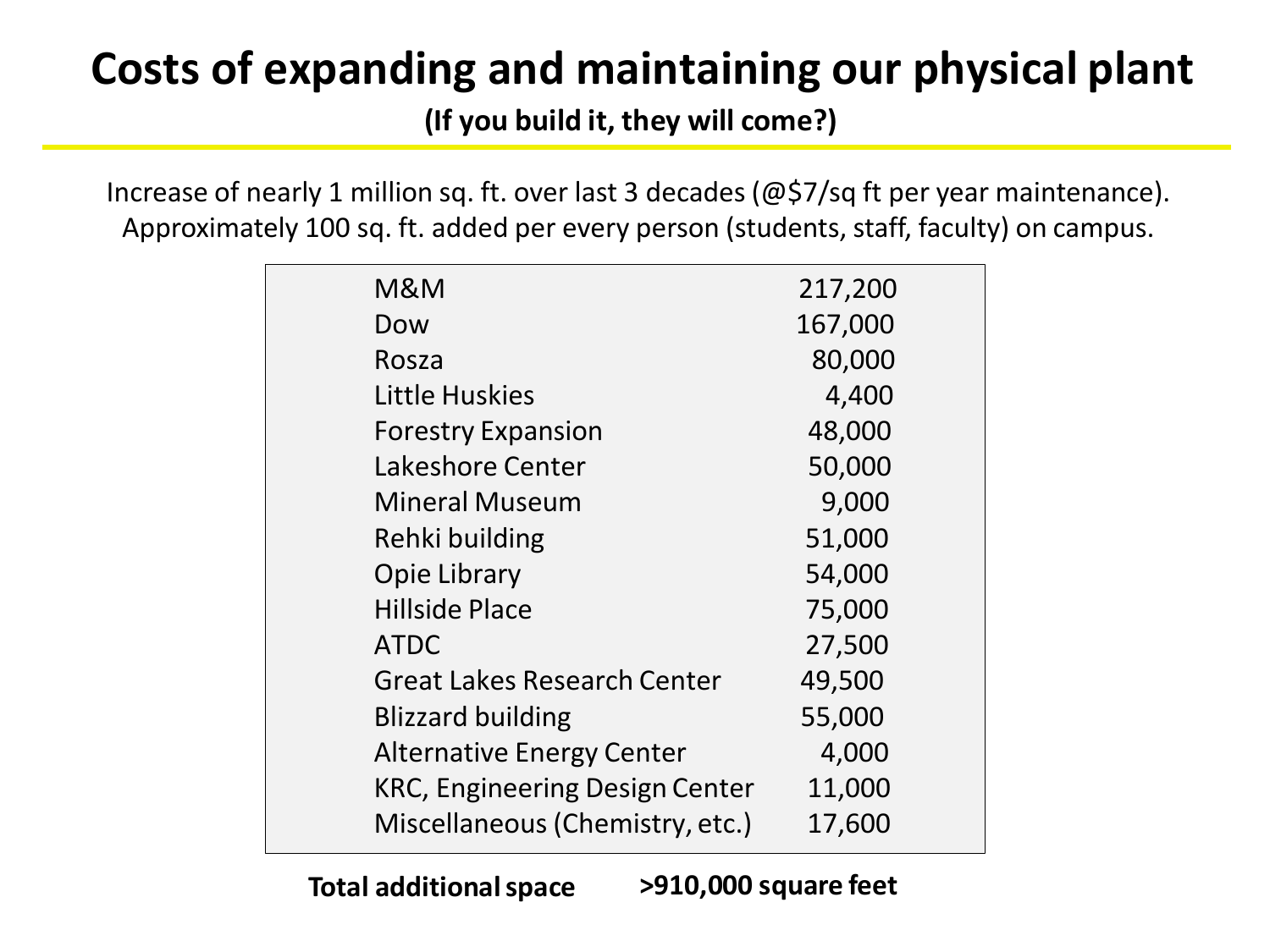# **Controlling Support Costs**

### **Academic support\***

*Academic support has grown from* \$10.7M in FY2006 to \$23.1 M in FY2017.

It includes:

- (1) Library operations,
- (2) Academic IT,
- (3) CTLF,
- (4) Marketing and Communications,
- (5) Corporate Relations and Intellectual Property,
- (6) Research Services,
- (7) The Graduate School,
- (8) Learning Centers.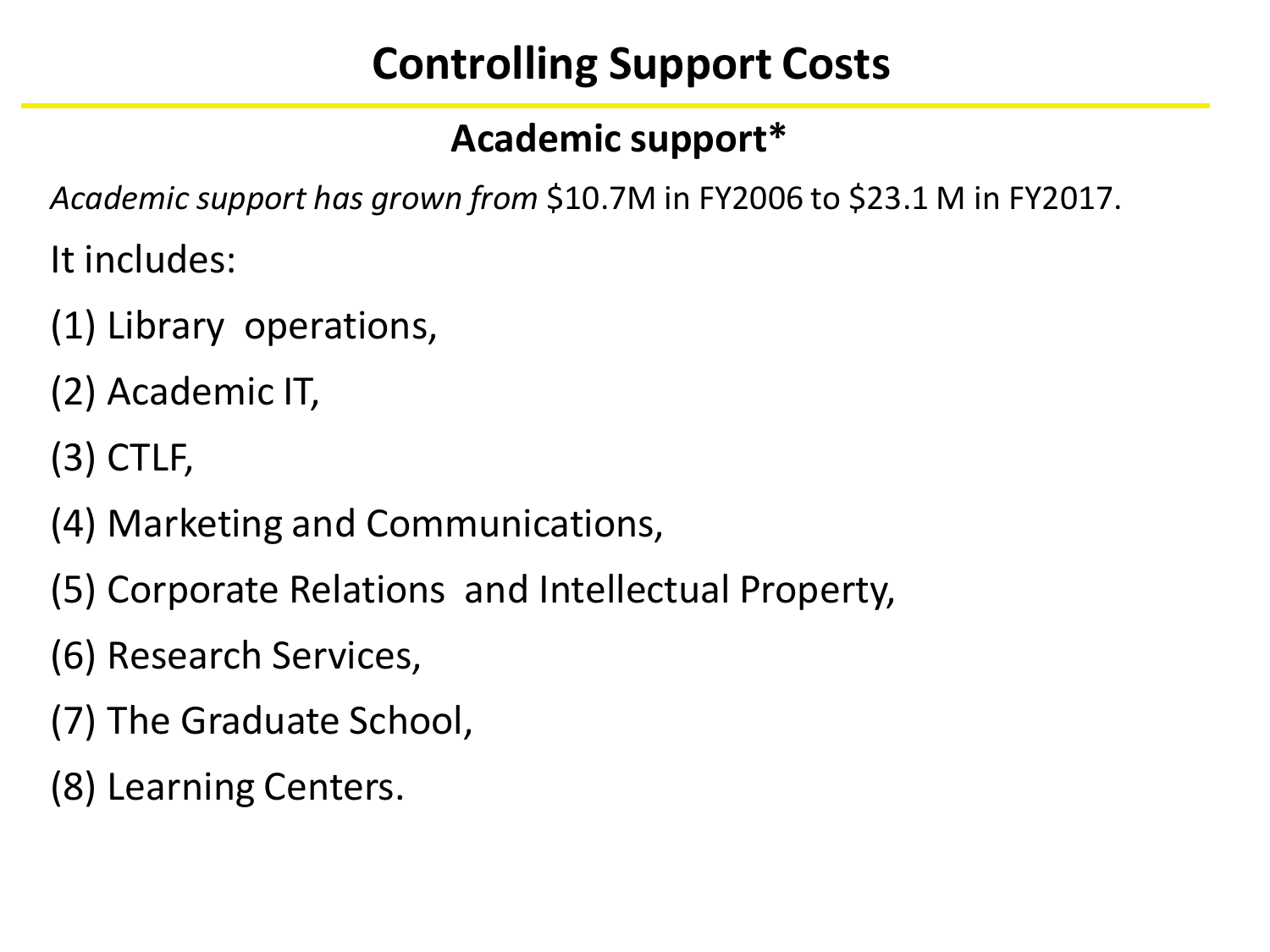# **Controlling Support Costs**

#### **Institutional support \***

*Institutional support* includes:

(1) executive-level activities for management and long-range planning of the entire institution, i.e. governing board, planning and programming, and legal services;

(2) fiscal operations, including the investment office;

- (3) administrative data processing;
- (4) space management;
- (5) employee personnel and records;

(6) logistical activities that provide procurement, storerooms, safety, security, printing, and transportation services to the institution; (7) support services to faculty and staff that are not operated as auxiliary enterprises; and (8) activities concerned with community and alumni relations, including development and fund raising.

| <b>FY</b> | <b>Institutional Support</b> |
|-----------|------------------------------|
| 2007      | \$20,858,727                 |
| 2008      | \$24,364,292                 |
| 2009      | \$28,393,021                 |
| 2010      | \$27,429,468                 |
| 2011      | \$29,045,690                 |
| 2012      | \$32,570,634                 |
| 2013      | \$16,022,546                 |
| 2014      | \$17,450,450                 |
| 2015      | \$19,350,779                 |
| 2016      | \$20,377,479                 |
| 2017      | \$25,583,897**               |

\*In FY2013 there was a re-categorizing of overhead expenditures (e.g.- as *academic support, student services, or operations instead of institutional support*). Some support functions (e.g. library, IT) are more closely aligned with MTU's core academic mission than others. *\*\**Academic + Institutional support + Operations were up over \$8.3M from FY16 to FY17.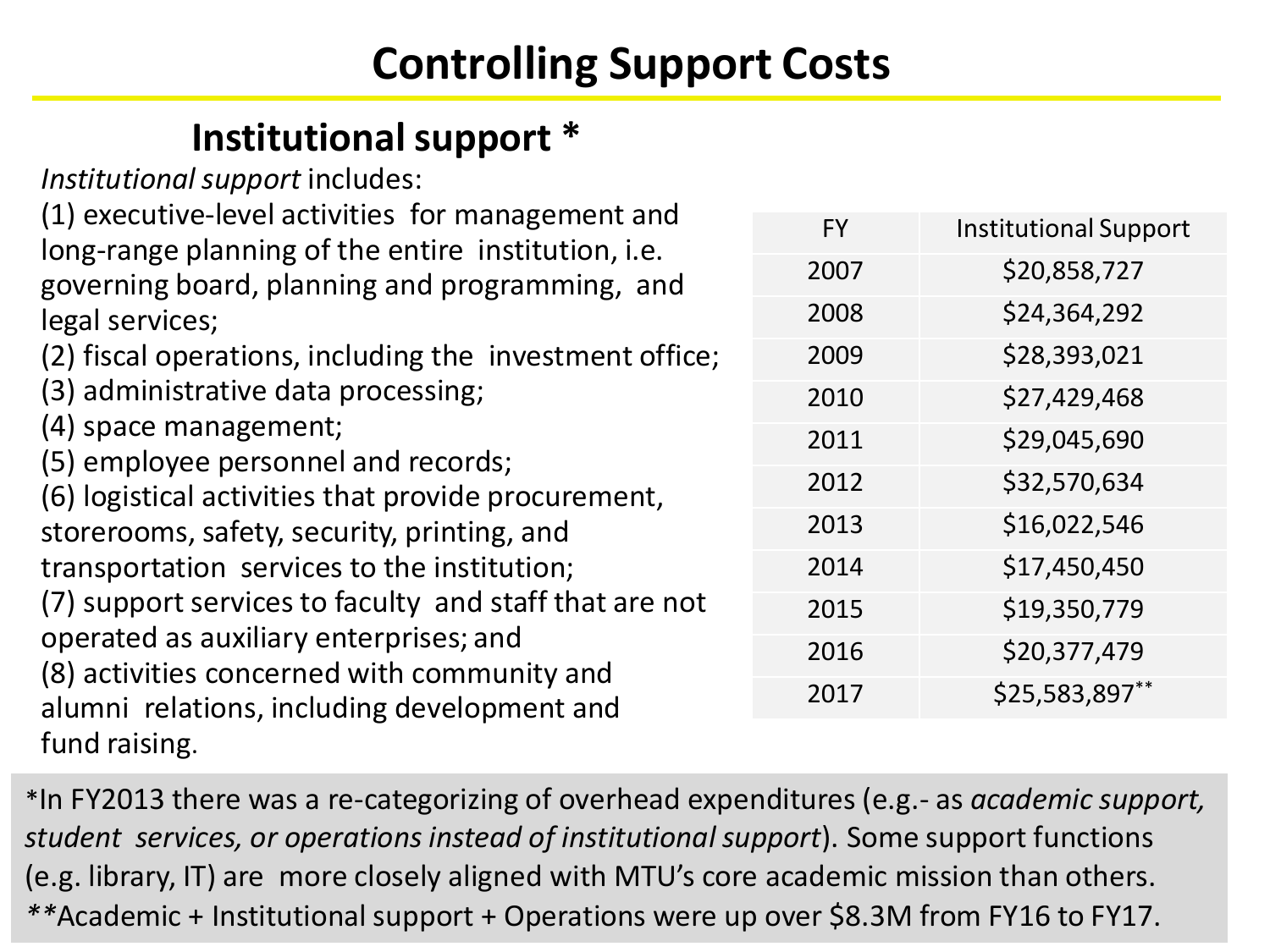#### **Can Research Dollars Help MTU's Finances?**

#### CPI adjusted *external research* expenditures are essentially flat since 2008 Table of internal and external research expenditures per FY (source: compendium & NSF)

| FY (NSF reported) | University (total) M\$ | University (internal) M\$ | University (external) M\$ | University external \$M<br>(CPI adjusted-2008\$) |
|-------------------|------------------------|---------------------------|---------------------------|--------------------------------------------------|
| 2008              | 60.35                  | 22.7                      | 37.65                     | 37.65                                            |
| 2009              | 60.39                  | 24.6                      | 35.79                     | 36.71                                            |
| 2010              | 63.47                  | 29                        | 34.47                     | 34.45                                            |
| 2011              | 70.02                  | 31.2                      | 38.82                     | 38.18                                            |
| 2012              | 71.99                  | 33                        | 38.99                     | 37.25                                            |
| 2013              | 70.69                  | 32.75                     | 37.94                     | 35.68                                            |
| 2014              | 68.53                  | 30.22                     | 38.31                     | 35.47                                            |
| 2015              | 69.61                  | 30.8                      | 38.81                     | 35.96                                            |
| 2016              | 72.54                  | 32.08                     | 40.46                     | 36.99                                            |
| 2017              |                        |                           | 41.8                      | 37.28                                            |
|                   |                        |                           |                           |                                                  |

MTU external research expenditures (2008\$)



#### *Internal research expenditures are up 450% since 2002***, now** *45% of total.*

*Internal research expenditures* include: REF, IRAD, general fund salaries charged to research, start-up funds, cost share, Graduate Assistant Cost Share (GACS), Indirect costs (Facilities & Administrative F&A) on cost share and waivers of indirects (F&A) on sponsor funds, research related gifts, use charges & SURF Fellowships.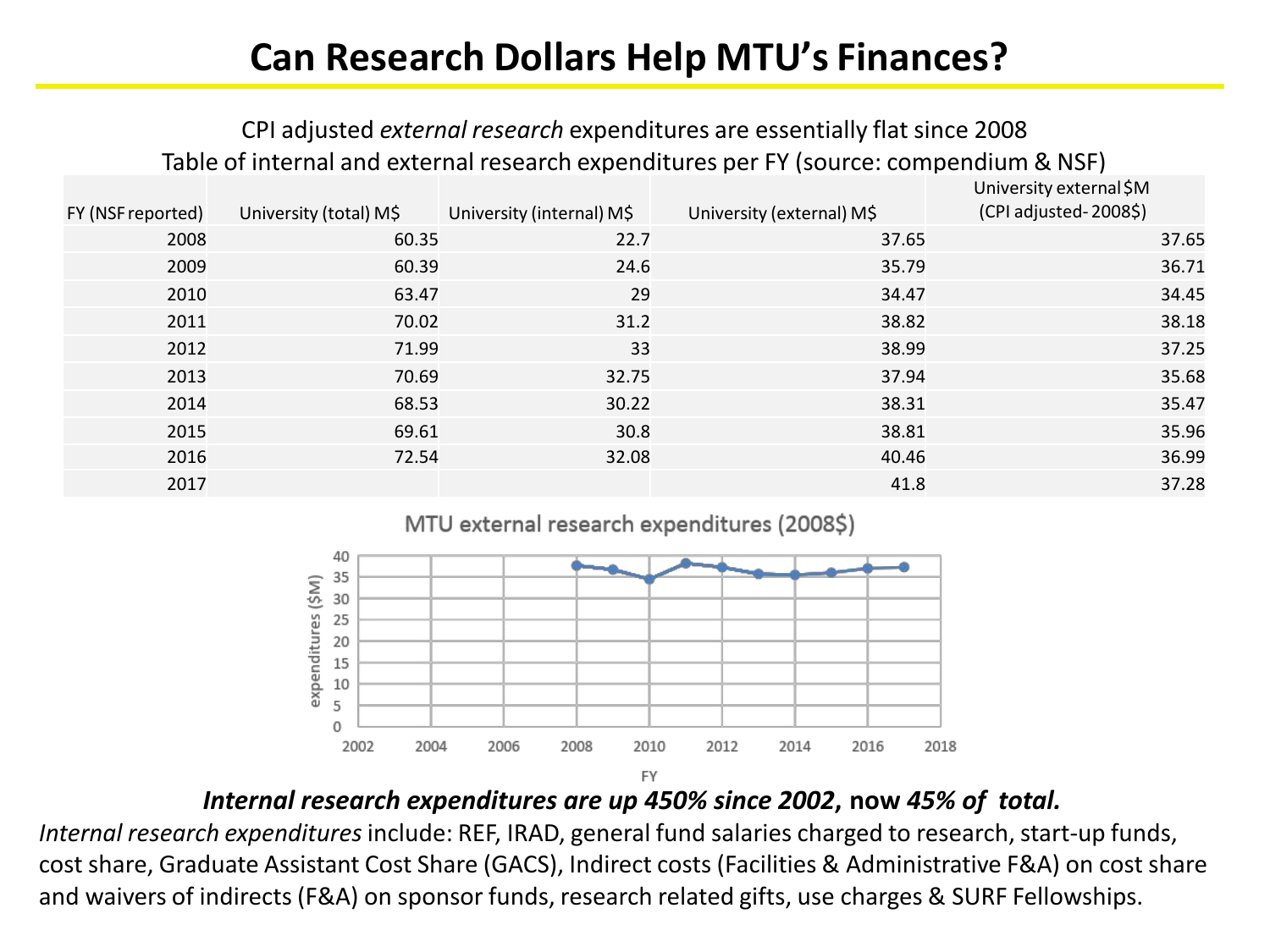## **Increasing Endowment to the Level of our Peers**

This table shows the list of universities that Carnegie has picked as our peer institutions. This list ranks us third from the bottom in total endowment (\*\*).

If one divides Endowment by Enrollment, only fourteen of 38 (37%) have lower endowment/student values(\*).

There is obviously substantial room for growth (improvement) in Institutional Endowment.

| Institution                    | <b>Enrolment</b> | Endwment     | Endwoment/student |  |
|--------------------------------|------------------|--------------|-------------------|--|
| <b>Michigan Tech</b>           | 7,268            | <b>\$96M</b> | \$13,209          |  |
| <b>Auburn University</b>       | 23,964           | \$729M       | \$30,421          |  |
| <b>Baylor University</b>       | 14,316           | \$1.31B      | \$91,506          |  |
| Brigham Young University       | 31,233           | \$1.47B      | \$47,065          |  |
| Catholic Univ. of America      | 3,314            | \$337M       | \$10,169          |  |
| <b>Clark University</b>        | 3,153            | \$408M       | \$129,400         |  |
| <b>Clarkson University</b>     | 3,090            | \$191M       | \$61,812          |  |
| <b>Clemson University</b>      | 19,402           | \$621M       | \$32,007          |  |
| Colorado School of Mines       | 6,117            | \$286M       | \$46,755          |  |
| George Mason University        | 24,987           | \$85.4M      | \$3,401           |  |
| Indiana/Purdue-Indianapolis    | 30,105           | \$852M       | \$28,301          |  |
| Loyola University Chicago      | 11,420           | \$750M       | \$65,674          |  |
| New Jersey Institute Tech      | 8,483            | \$111.4M     | $$13,132*$        |  |
| Old Dominion University        | 25,000           | \$250M       | \$10,000*         |  |
| Polytechnic Univ., Brooklyn    | 4,432            | \$173M       | \$39,034          |  |
| Saint Louis University         | 7,411            | \$1.02B      | \$137,633         |  |
| South Dakota State Univ        | 10896            | \$113M       | $$10,371*$        |  |
| <b>Syracuse University</b>     | 15252            | \$1.2B       | \$78,678          |  |
| University of Alabama          | 38563            | \$683M       | \$17,711          |  |
| University of Montana          | 6,182            | \$180M       | \$29,117          |  |
| Univ. Texas at Arlington       | 41,933           | \$155M       | \$3,696*          |  |
| Univ. Texas at Dallas          | 27,642           | \$531M       | \$19,210          |  |
| Univ. Texas at El Paso         | 21,341           | \$242M       | \$11,340*         |  |
| University of Arkansas         | 11,614           | \$1.0B       | \$36,000          |  |
| University of Denver           | 21,521           | \$711M       | \$61,219          |  |
| University of Memphis          | 21,521           | \$209M       | \$9,711*          |  |
| University of Mississippi      | 24,250           | \$714M       | \$29,485          |  |
| Univ. of Missouri-Kansas City  | 16,944           | \$1.12B      | \$66,100          |  |
| Univ. of Missouri-Rolla        | 8,884            | \$176M       | \$19,810          |  |
| Univ. Nevada-Las Vegas         | 30,471           | \$230M       | \$7,574*          |  |
| University of Oregon           | 22,980           | \$905M       | \$39,382          |  |
| Univ. Puerto Rico-Rio Piedras  | 18,653           | \$110M       | \$5,897*          |  |
| Univ. Southern Mississippi     | 11,815           | \$116.8M     | \$9,886*          |  |
| University of Toledo           | 16,194           | \$416M       | \$25,689          |  |
| Univ. of Wisconsin-Milwaukee   | 26,037           | \$201M       | \$7,720*          |  |
| Utah State University          | 27,932           | \$360M       | \$12,888*         |  |
| Virginia Commonwealth Univ.    | 31,036           | \$1.84B      | \$59,286          |  |
| Western Michigan University    | 17,936           | \$387M       | \$21,577          |  |
| <b>Wright State University</b> | 14,038           | \$85M**      | \$6,054*          |  |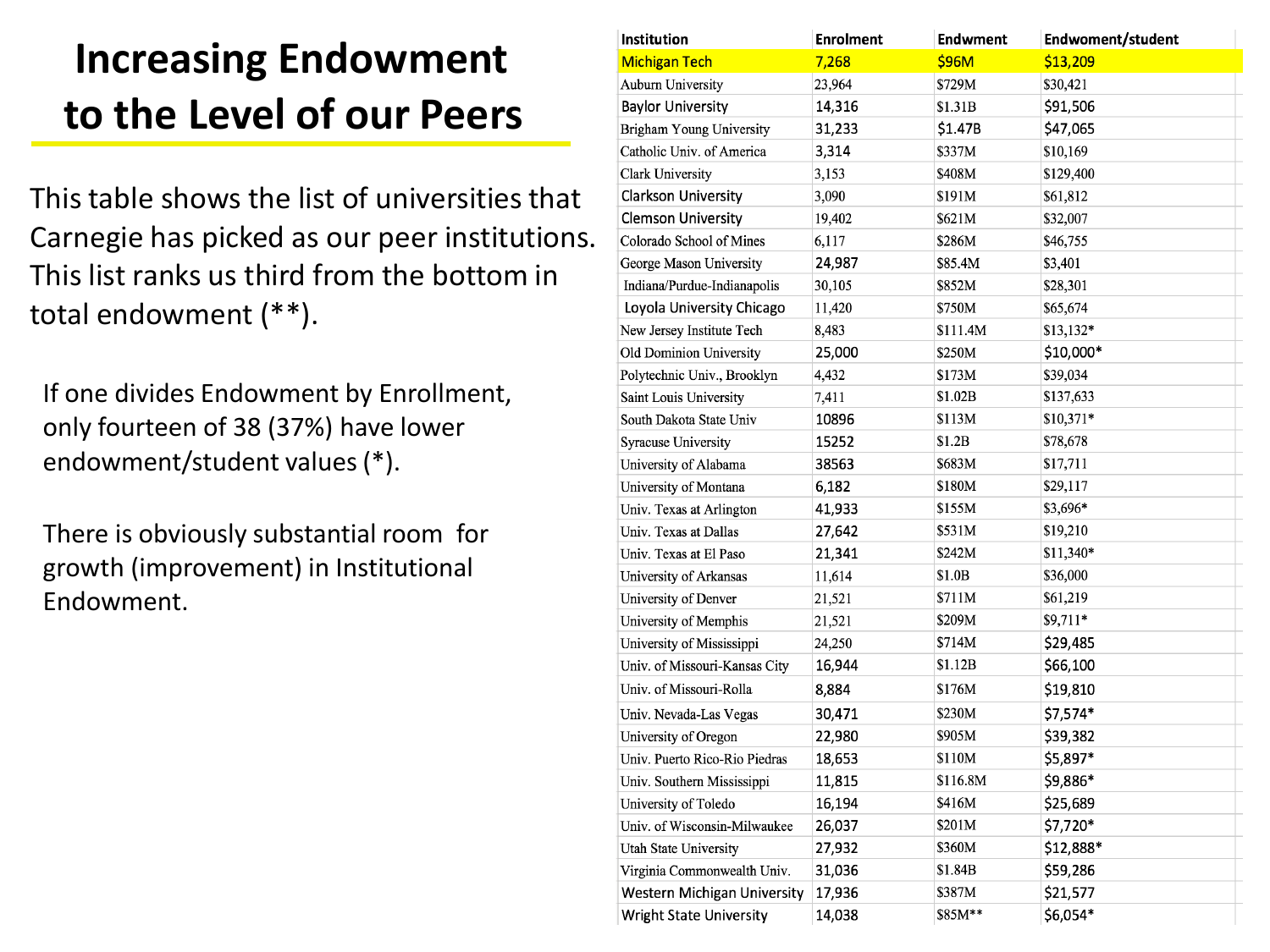# **HLC Composite Financial Index (CFI)**

The Higher Learning Commission (HLC) accredits degree granting colleges and universities. A CFI of 1.1 or higher = adequate financial health and no HLC review. A CFI below 1.1 = possible HLC review.

Accreditation criteria include whether "resources are sufficient to fulfill its mission, and respond to future challenges and opportunities". An annual Composite Financial Index (CFI) is calculated annually to evaluate the sufficiency of institutional resources.

Combination of 4 financial ratios, each weighted as follows:

- · Primary Reserve Ratio (35%) Net assets/operating and non-operating expenses.
- · Viability Ratio (35%) Net assets/Long term debt.
- · Return on Net Assets Ratio (20%) Change in net assets/total assets.
- · Net Operating Revenues Ratio (10%) Net operating income (loss)/total revenues.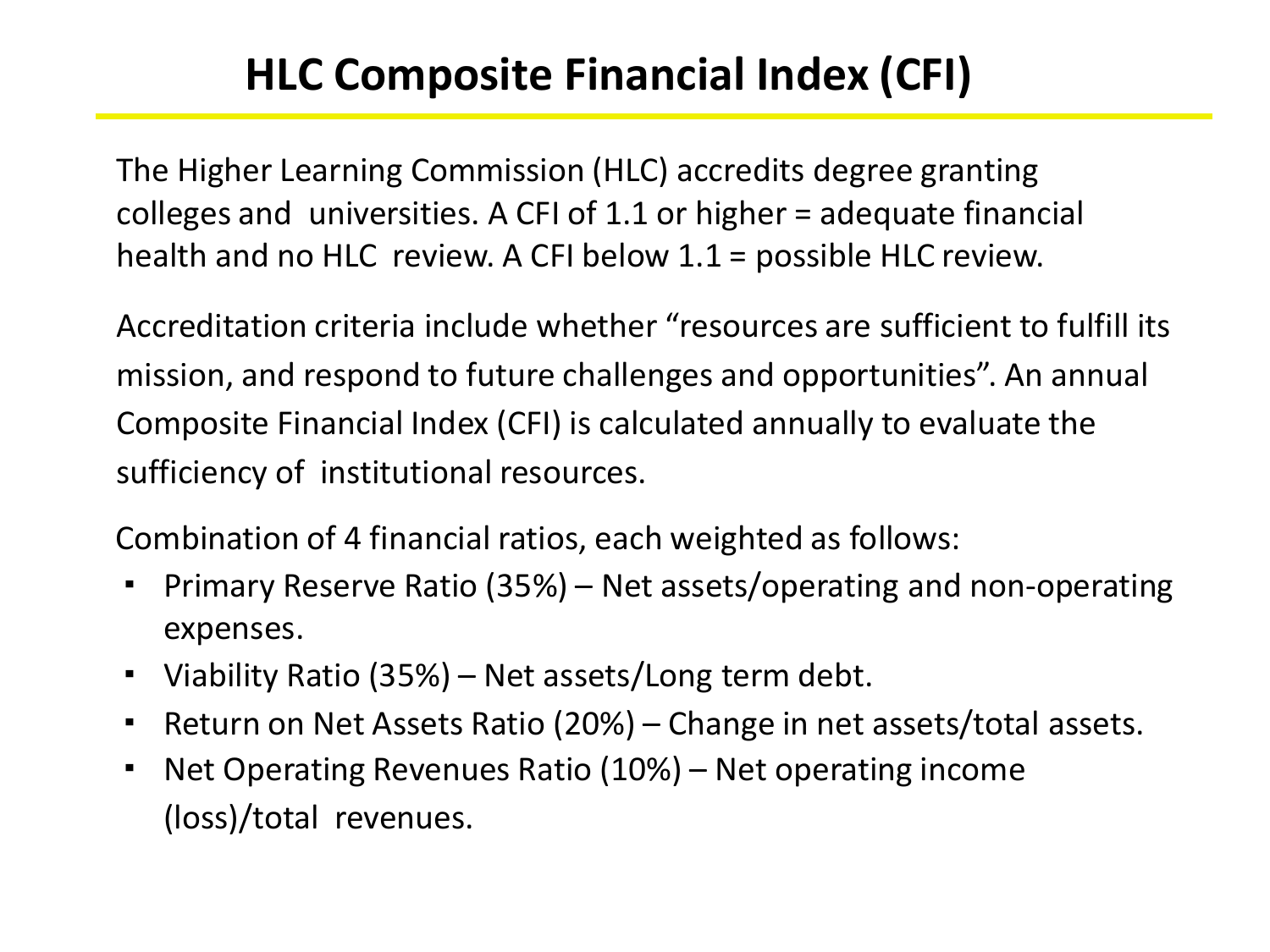# **Higher Learning Commission MTU Composite Financial Index**

|                                      | <b>FY17</b> | <b>FY2016</b> | <b>FY2015</b> | <b>FY2014</b> |
|--------------------------------------|-------------|---------------|---------------|---------------|
| Primary reserve ratio                | 0.43        | 0.38          | 0.38          | 0.40          |
| Viability ratio                      | 1.1         | 0.91          | 0.87          | 1.11          |
| <b>Return on Net assets</b><br>ratio | 1.63%       | 1.34%         | 0.38%         | 2.41%         |
| Net operating revenues<br>ratio      | 0.24%       | $-1.39%$      | $-4.22%$      | 1.03%         |
| Composite financial<br>index         | 2.2         | 1.8           | 1.4           | 2.3           |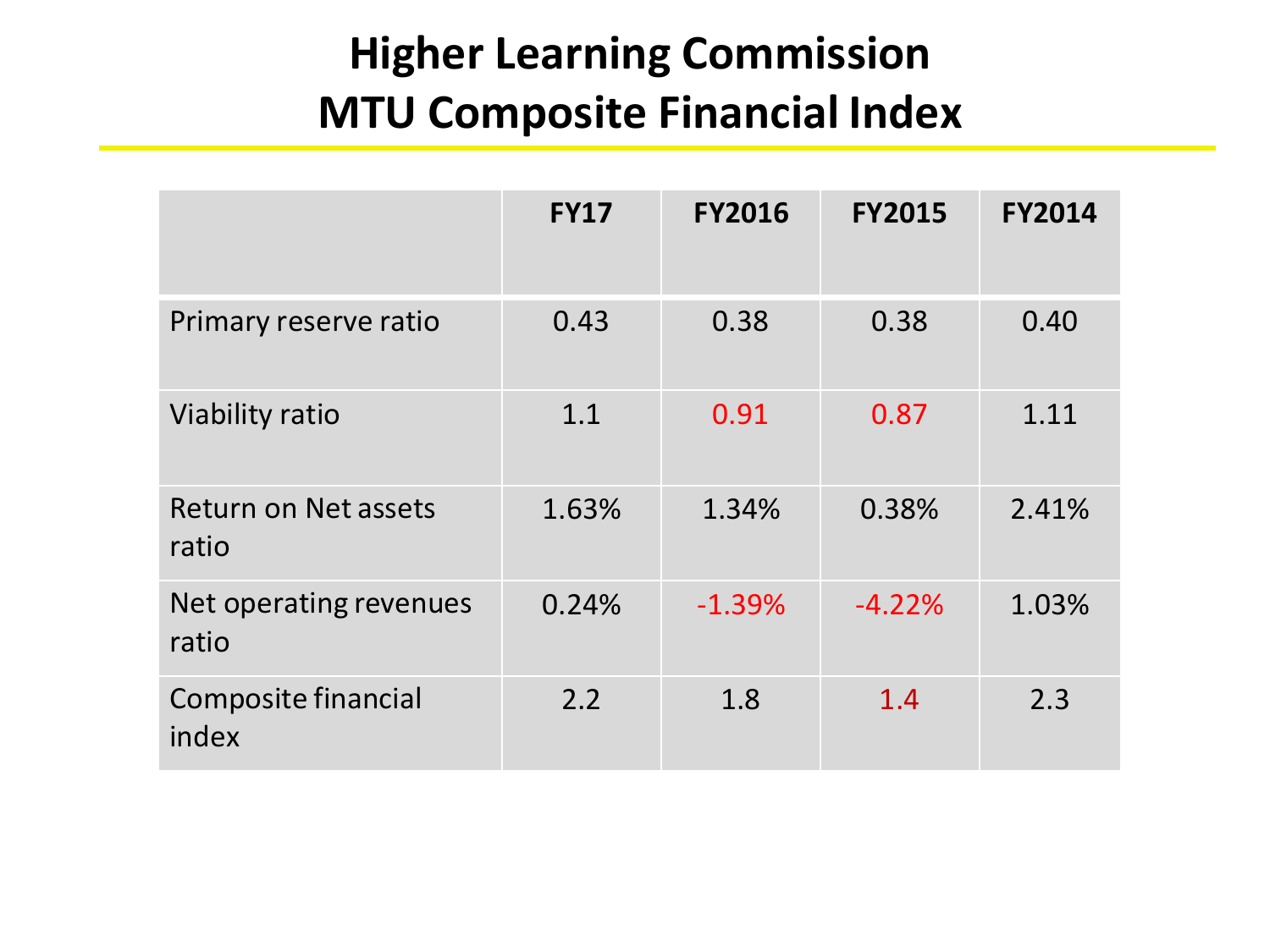# **Conclusions - Expenses**

*The aim of this analysis is to identify factors driving undergraduate tuition increases over the past 13 years based on an objective analysis of revenues* and expenditures. To limit tuition increases

- 1. control of spending
- 2. increased non-tuition revenues

## **Senate recommendations:**

- *1. Compensation and Benefits:* We must stay competitive in our industry. Talent attracts talent. Total Compensation report summary "the importance of retirement programs, health and wellness benefits, family leave, childcare, and tuition reimbursement programs should be recognized as ways of creating more attractive compensation packages, while at the same time strengthening the University community. It should be viewed holistically, with an aim to minimize the overall impact of rising costs where possible while maximizing other benefits….."
- *2. Long-term debt:* Building come at *big* cost. The*"If you build it they will come"* is an incomplete solution. We need a more comprehensive, proactive plan to limit additional long term debt while immediately driving revenue at project completion.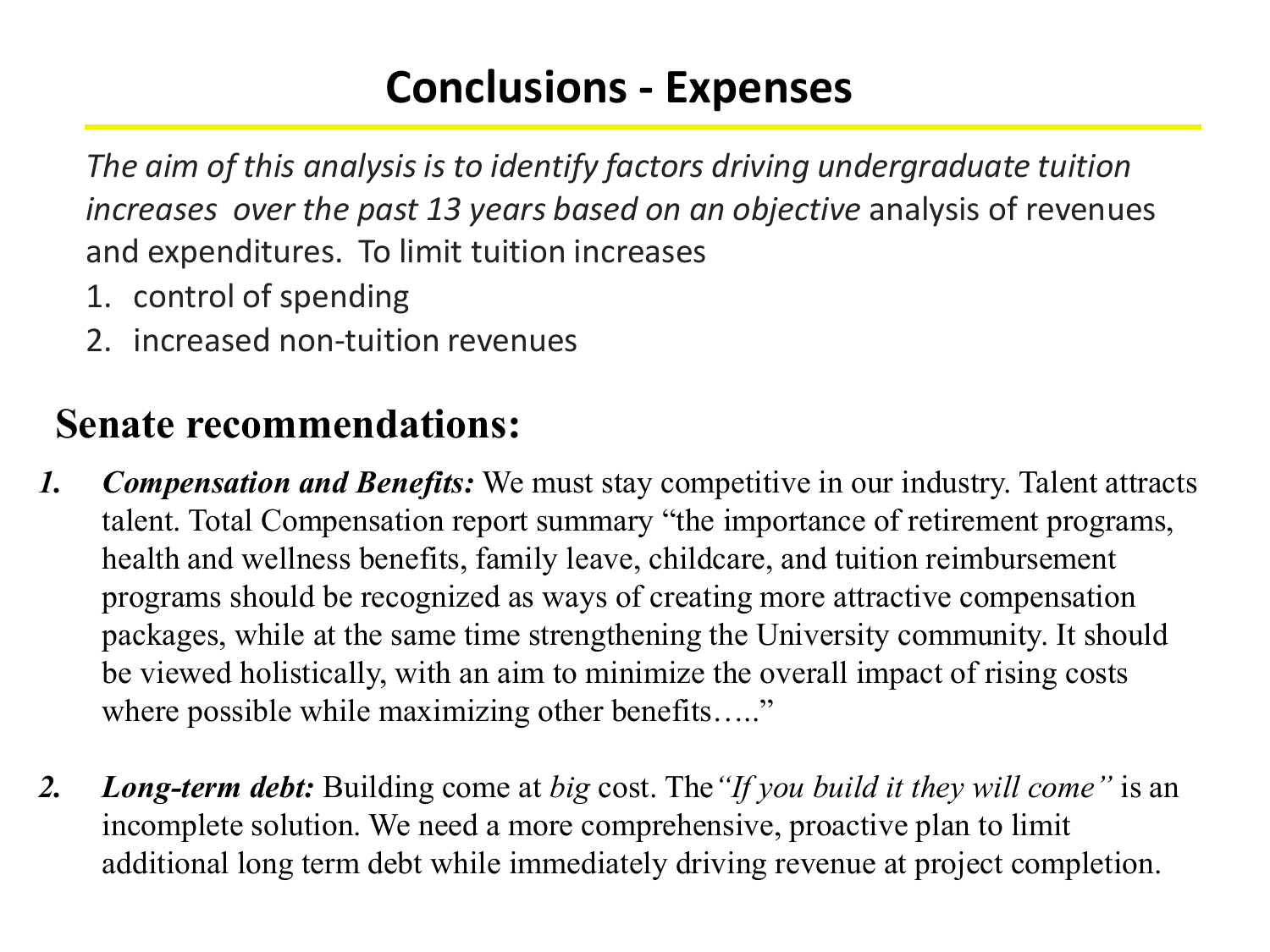#### **Senate recommendations continued :**

- *3. Overhead spending:* The support budgets (academic, instructional, and operations) have seen the largest increases (>\$8M from FY16 to FY17 alone). The trend of increasing spending on overhead functions rather than revenue generation functions (e.g. teaching & research) must change.
	- A. Implement system that creates financial rewards for revenue generation activities
	- B. Increase the return of efforts of advancement units
- **4. Truly strategic investments:** Commit to invest *only* in valued and innovative educational initiatives, not just new courses, minors, or degrees.
	- *A. Seriously* evaluate financials for new programs and reassess finances of programs added over the past 10 years. Adding degrees for less than 10 new students doesn't help the big picture.
	- B. Increase collaborative efforts with industry, non-profit, government partners in creating educational initiatives focusing on current/future market needs.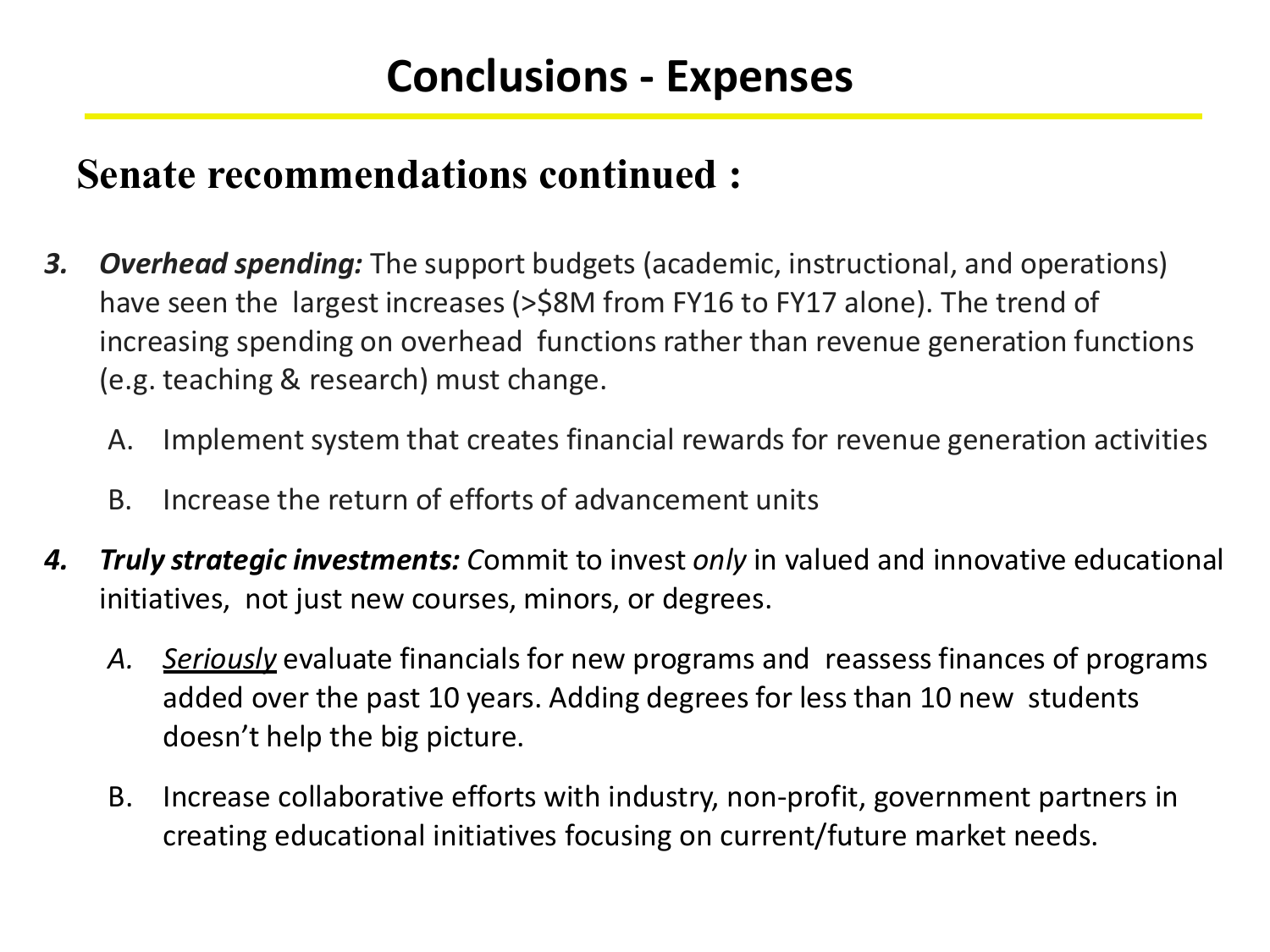### **Conclusion - Revenues**

*1.Tuition revenues:* The majority of revenue increases over the past 10 years have come from students in the form of tuition, fees, room & board, etc. ,consider more strategic options:

A. Market price elasticity by program is uncertain & non-STEM degrees are under pressure.

- I. Create separate upper and lower division tuition.
- II. Set tuition by program & demand.
- III. Downsides include state restrictions on tuition increases and decreased good will.
- B. Increase student numbers (setting hard enrollment targets and meeting them).
	- I. Student recruitment (add sought-after programs, effective branding/marketing)
	- II. Improved retention.
	- III. Enhance partnerships, 2+2 programs, work-for-credit, industry-driven programs
	- IV. Satellite campuses to bring MTU to larger numbers of students including:
		- a) Southeastern Michigan, Midland/Saginaw, and Traverse City areas
		- b) The Fox valley area of Wisconsin, which has no similar engineering programs.
	- V. Use summer semester more effectively and reward departments that participate.
- D. Discounting is currently high, consider adjusting discounting to peer and regional levels.
- E. Invest in on-line teaching resources and marketing, determine appropriate price points, and create a reward structure for faculty willing to make the extra effort.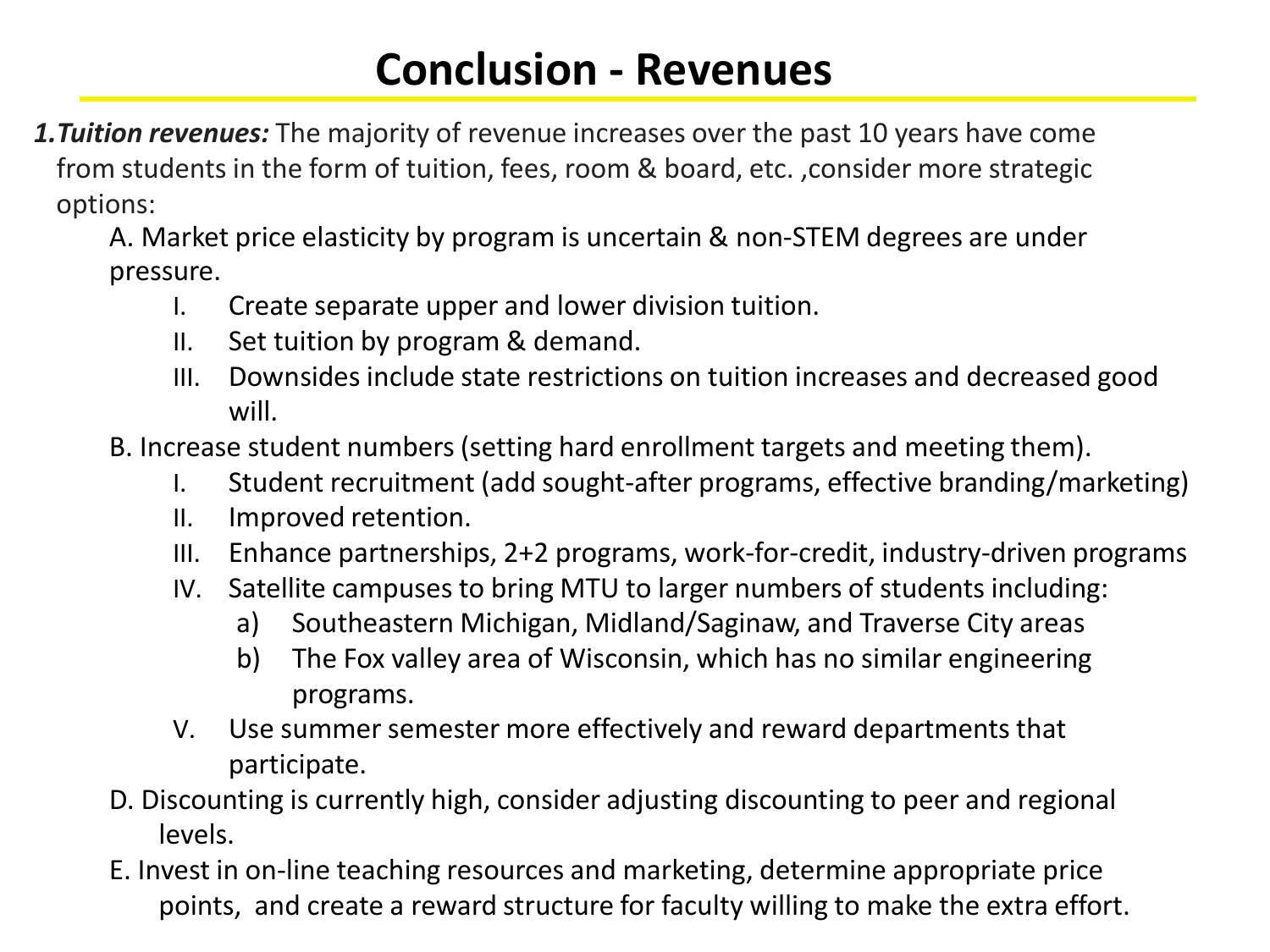### **Conclusion - Revenues**

- *2. Charge market prices for graduate education:* The current nonresident graduate tuition structure is based upon a model from nearly 20 years ago, and a better price-point model is needed.
	- A. Review graduate school tuition. Increasing graduate tuition to an average market price could net an additional \$1-2M/year.
- *3. Increase external research dollars***:** Over the past 10 years *external*  research expenditures are flat (CPI adjusted).
	- **A. Challenge:**
		- I. Most of the increase in total research expenditures is due to changes in the accounting system to find more "internal" research expenditures.
		- II. The number of research active tenure/tenure track faculty is flat over that period, and several top researchers have left or moved into administrative roles.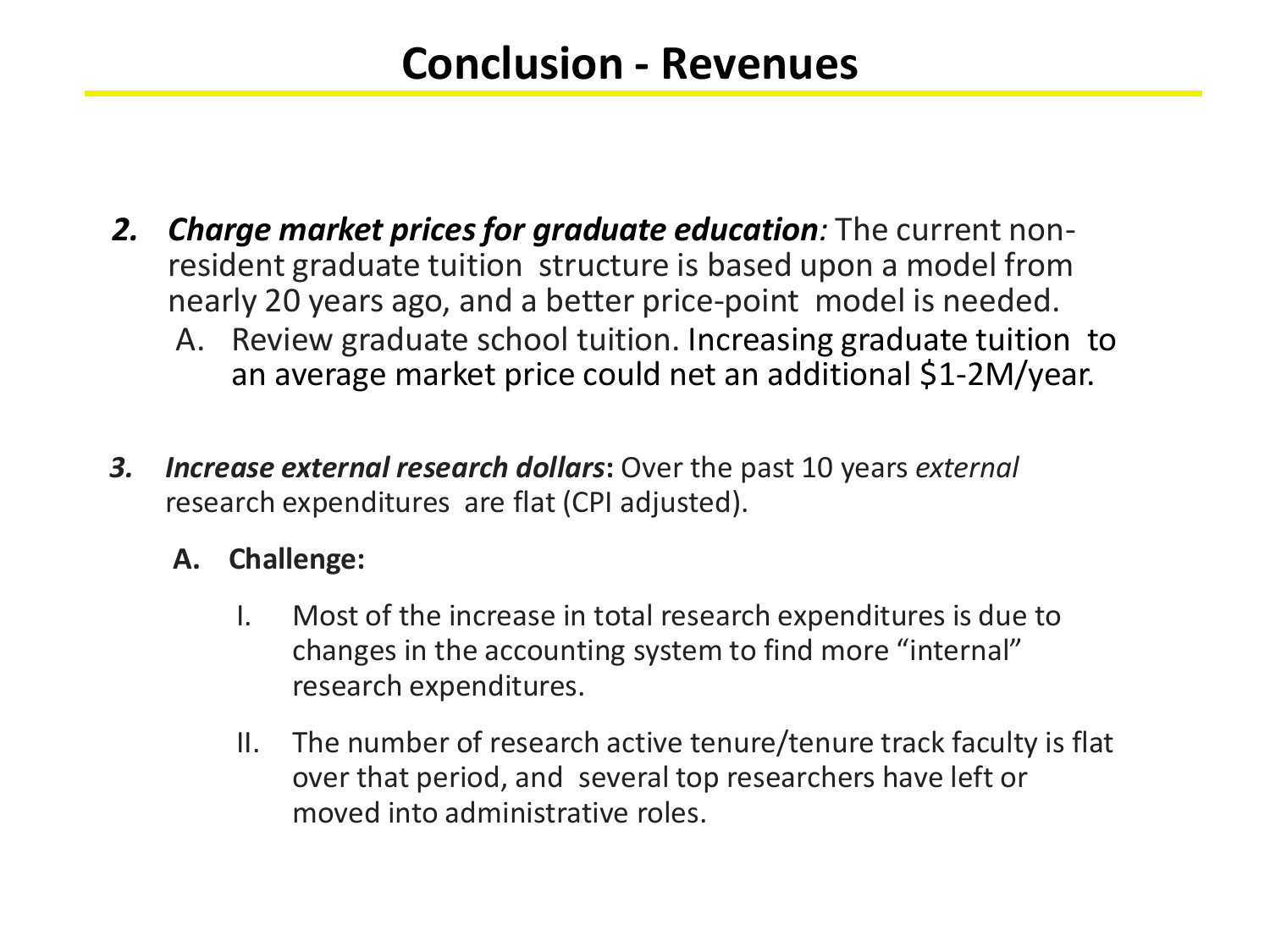#### **Conclusion - Revenue**

#### **B.** *Efforts needed to improve acquisition of external research dollars must include:*

I. Hiring more research-active faculty (not just instructors) with sufficient resources to acquire large grants, develop center, and increase external research dollars.

II. Further enhance the center approach to research, especially via regional partnerships and solicitation of development funds from the state.

III. Break down academic silos and encourage collaborative Ph. D. programs initiatives similar to the Physical Therapy Ph. D.